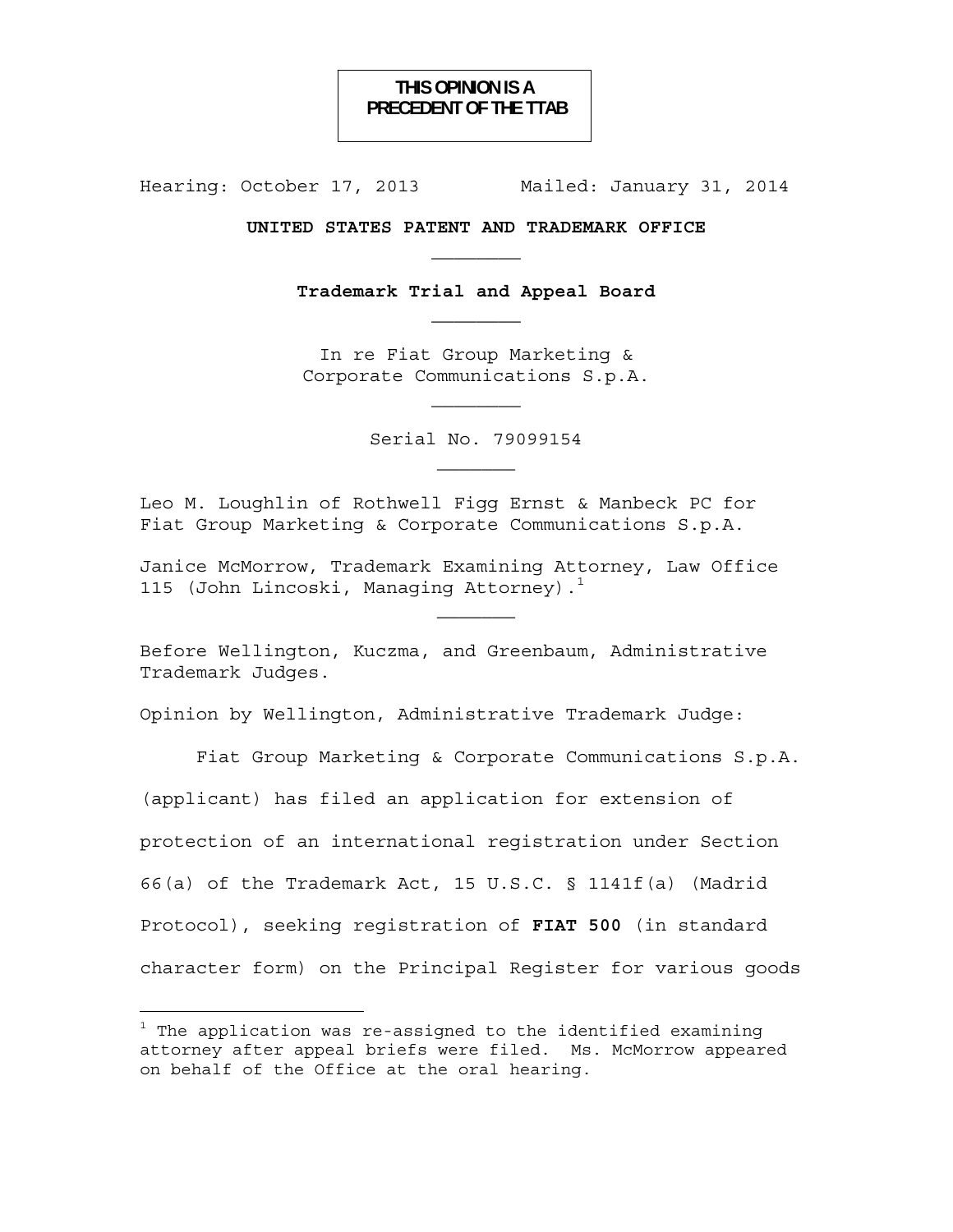and services, $^2$  including, as originally identified, the following in International Class 35:

Advertising services; business management; business administration; office functions.

 In this appeal, we are concerned with the amended identification the applicant seeks to substitute for Class 35, which reads as follows:

Advertising services; retail store and on-line retail store services featuring a wide variety of consumer goods of others.

The examining attorney has refused registration for failure of applicant to comply with a requirement pursuant to 37 C.F.R. § 2.71(a) for an acceptable recitation of the services in International Class 35, because the identified retail store and on-line retail store services are not within the scope of the recitation that was set forth in the application at the time of filing.

It is clear that, throughout prosecution, the refusal has been limited to the "retail store and on-line retail store services featuring a wide variety of consumer goods of others" portion of the application's Class 35 recitation

 $^2$  Application Serial No. 79099154, based on International Registration No. 1082074, has been accorded an effective filing date of May 3, 2011, and a priority date of April 26, 2011, pursuant to Section 67 of the Act. See 15 U.S.C. §§ 1141f(b) (filing date) and 1141g (claim of priority).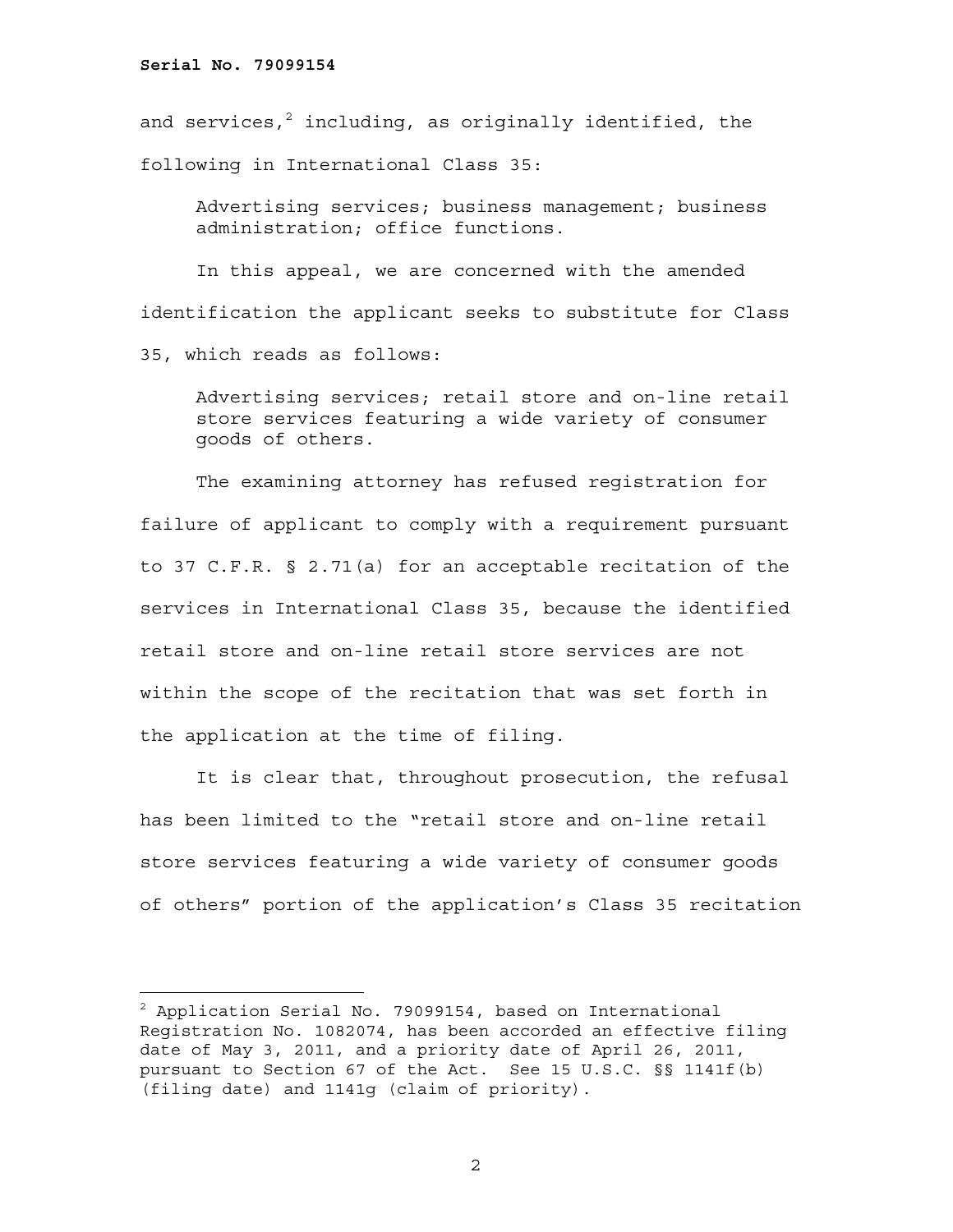÷.

of services; indeed, the examining attorney has expressly accepted the "advertising services" portion.<sup>3</sup>

Section 1904.03(d) of the TMEP (October 2013) provides:

If a notification of refusal in a §66(a) application does not pertain to all the goods/services, the mark may be protected for the remaining goods/services, even if the holder does not respond to the notification of refusal. Sections 68(c) and 69(a) of the Trademark Act, 15  $U.S.C.$   $\S1141h(c)$  and  $1141i(a)$ , provide that an application under §66(a) of the Trademark Act is automatically protected with respect to any goods or services for which the USPTO has not timely notified the IB of a refusal by either *ex officio* examination or opposition.

 In view thereof, our consideration of the refusal to register is expressly limited to the "retail store and online retail store services featuring a wide variety of consumer goods of others." Therefore, regardless of our determination herein, the application will move forward with respect to the "advertising services" in Class 35, as well as the identified goods in the other classes.

<sup>&</sup>lt;sup>3</sup> In the Office action issued on March 14, 2012, making the refusal final, the examining attorney noted the retail store and on-line retail store services and stated "[s]pecifically, this wording is beyond the scope of the identification…." The examining attorney also continued to suggest "advertising services" as an acceptable recitation. Moreover, in the August 23, 2012 Office action denying applicant's request for reconsideration, the examining attorney acknowledged and accepted applicant's amendments as to the goods in the other classes and articulated the refusal with respect to Class 35 solely based on the "retail store and on-line retail stores services."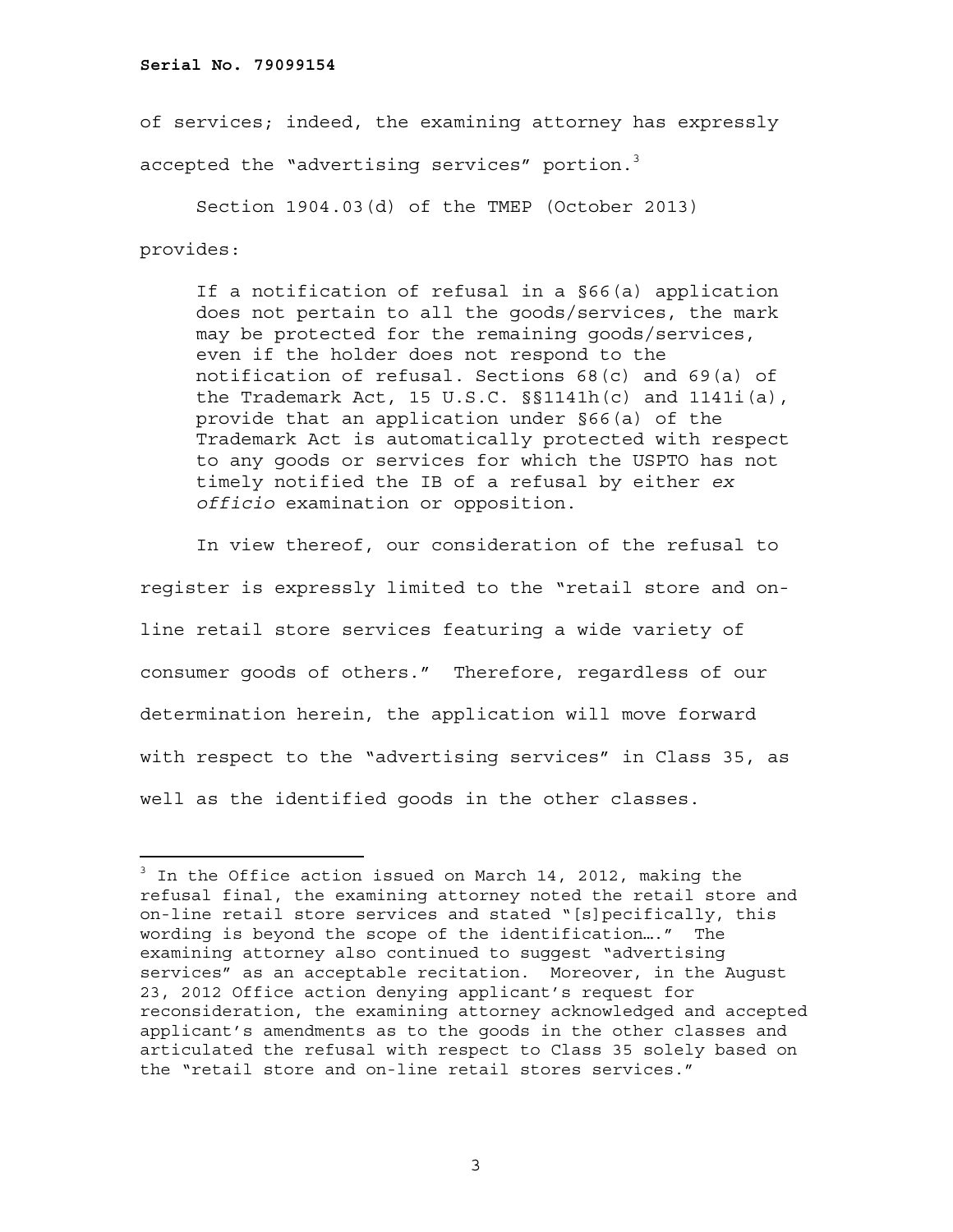#### *Background*

In the first Office action, the examining attorney informed applicant that several of the identifications of goods and services, including those in Class 35, required "clarification in several respects," and informed applicant that while it may clarify or limit the goods and services, Trademark Rule 2.71(a) expressly prohibits any broadening of the scope of the identifications. In response, applicant amended the Class 35 services to its current form, namely, "advertising services; retail store and online retail store services featuring a wide variety of consumer goods of others."

In a second Office action, the examining attorney continued the refusal and made final the requirement for a proper identification of goods and services. With respect to Class 35, the examining attorney stated that applicant's proposed wording is unacceptable because the retail store services portion is outside the scope of the application's initial recitation of services ("this wording is beyond the scope of the identification because the initial application did not list any store services of any kind, nor any services which would encompass them...").<sup>4</sup>

÷.

<sup>4</sup> Office action dated March 14, 2012.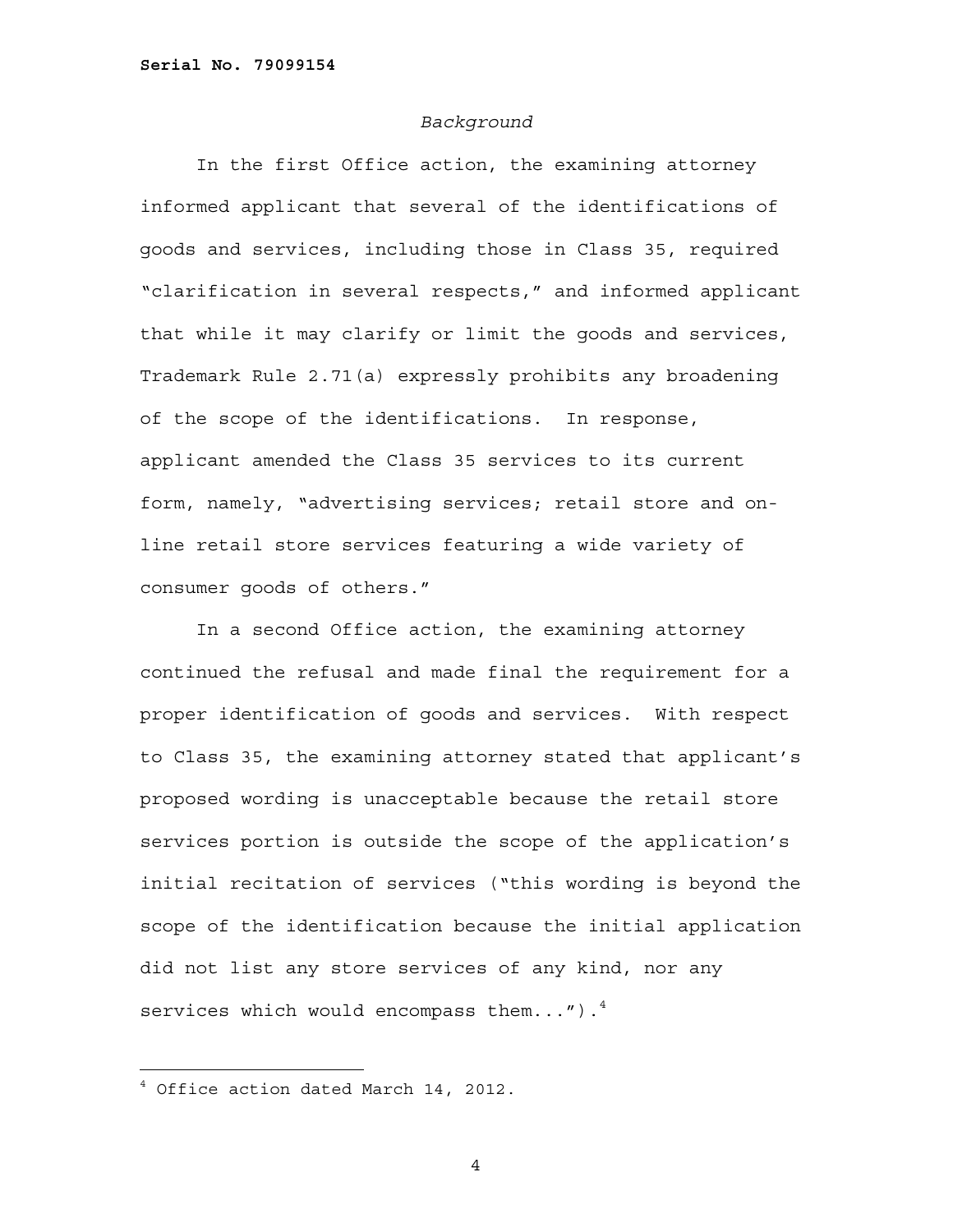After issuance of the final refusal, applicant filed a request for reconsideration which was denied by the examining attorney. Applicant appealed; both applicant and the examining attorney have filed briefs and presented oral arguments.

## *Issue on Appeal*

The issue on appeal involves whether amending the identification to retail store services from "advertising services; business management; business administration; office functions" constitutes broadening, in violation of Trademark Rule 2.71(a), 37 C.F.R. § 2.71(a). The rule permits an applicant to "amend the application to clarify or limit, but not to broaden, the identification of goods and/or services." The rule is necessary to provide the public with notice as to the scope of goods and/or services for which applicant is seeking registration and to enable the USPTO to reach informed judgments concerning likelihood of confusion. Here, there is no dispute that the recitation of services in the application, as originally filed, *i.e.*, "advertising; business management; business administration; office functions," constitutes the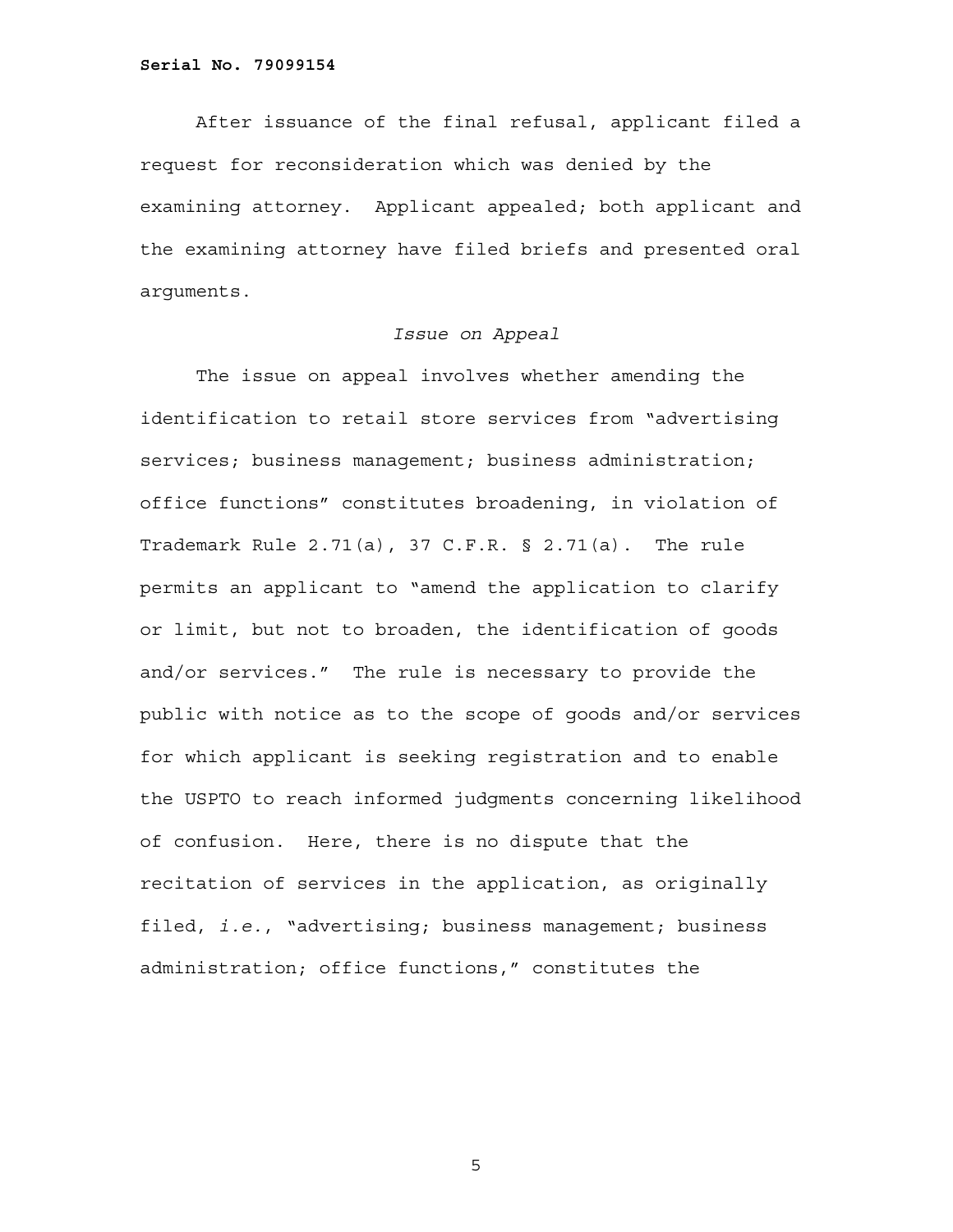÷.

International Class 35 heading in its entirety.<sup>5</sup> There is likewise no dispute that the objectionable, proposed amended wording, *i.e.*, "retail store and on-line retail store services featuring a wide variety of consumer goods of others," is a sufficiently definite service that would be properly classified in Class 35. Thus, the essential question or issue on appeal is whether the language of the Class 35 heading encompasses retail store services such that applicant's amendment is in compliance with Rule 2.71(a). The question is not, contrary to applicant's argument discussed below, whether the scope of Class 35, as shown by the listing of services that fall within it, encompasses the services in applicant's proposed amendment.

## *Argument*

As noted by the examining attorney, the *Trademark Manual of Examining Procedure* (TMEP) explicitly addresses

<sup>&</sup>lt;sup>5</sup> International trademark classification, and the headings of the international classes, are established by the Committee of Experts of the Nice Union and set forth in the *International Classification of Goods and Services for the Purposes of the Registration of Marks* (10th ed. 2011), published by the World Intellectual Property Organization ("WIPO"). In addition, alphabetical listings of acceptable goods or services within each class are published by WIPO. The USPTO also publishes a similar list, "U.S. Acceptable Identification of Goods and Services Manual (ID Manual)"; the USPTO list is consistent with and expands on the WIPO list, and may be accessed at the following website address: http://tess2.uspto.gov/netahtml/tidm.html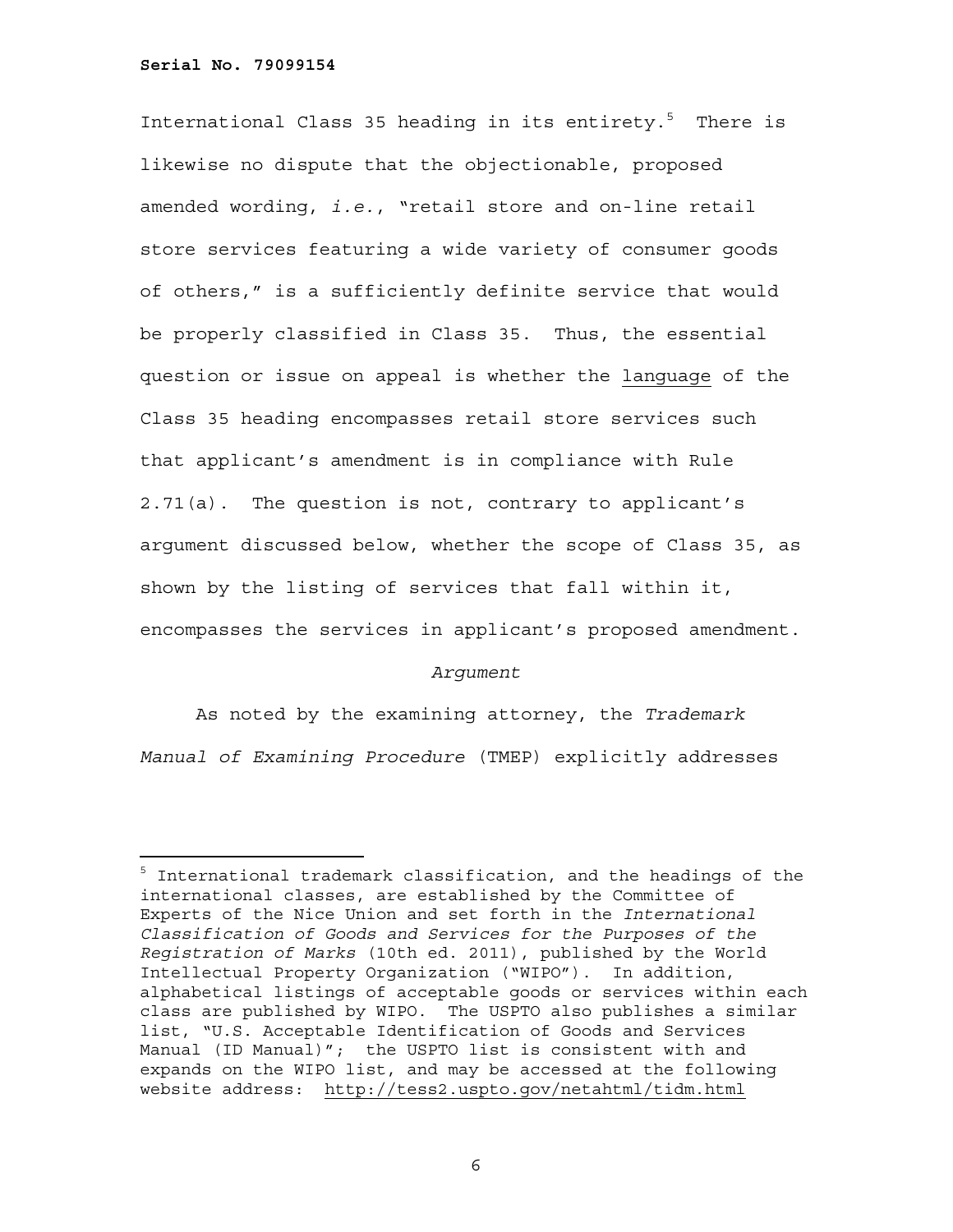the scenario presented here, where an identification recites the wording of a class heading. The TMEP provides:

…for the purpose of determining the scope of an identification, the examining attorney should consider the ordinary meaning of the wording apart from the class number designation.

… **In many cases, the identification is merely a repetition of the entire general class heading for a given class. In this situation, the USPTO will look to the ordinary meaning of the words for the purposes of determining the scope of the identification. The USPTO will not permit the applicant to amend to include any item that falls in the class, unless the item falls within the ordinary meaning of the words in the heading, or to amend to items in other classes**. As noted in TMEP §1402.01(b), class headings are generally unacceptable to identify goods/services in United States applications, even if the class heading is used as the identification in the foreign registration.

TMEP § 1402.07(a) (The "Ordinary-Meaning" Test)(Emphasis in **bold** added).

Applicant asserts that "the amended service[s] should be considered within the scope of protection of the original application, since the full heading for Class 35 protects 'retail store and store services.'" Brief, p. 2. In support, applicant cites to the following language from TMEP § 1402.02 concerning the filing date requirement that an application identify recognizable goods/services:

The USPTO will not deny a filing date if the applicant uses the language of an international class heading or indicates that the mark is used on all goods or services in a certain class. However, the USPTO strongly discourages the use of the language of the international class headings or statements that the mark is used on all goods or services in a class to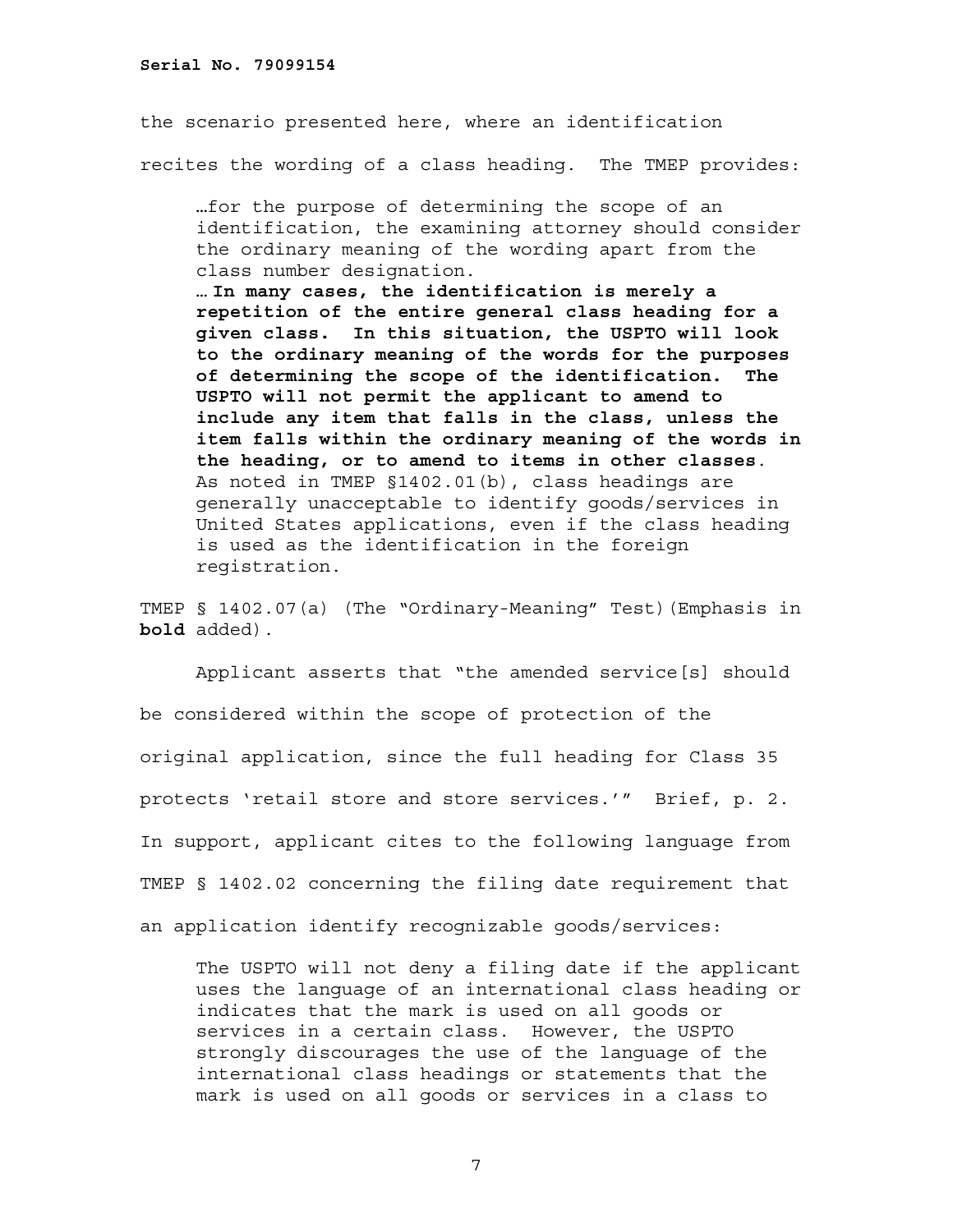...

÷.

identify the goods or services for which registration of the mark is sought, and will require amendment of any such identification.

Note also that an applicant is required to submit a verified statement that the applicant is either using the mark in commerce or has a bona fide intention to use the mark in commerce on or in connection with all the goods and/or services set forth in the identification. It is unlikely that any applicant is using or intends to use a mark on all goods or services within a certain class.

 According to applicant, the above TMEP language "makes it clear that the PTO considers a class heading to encompass all of the goods or services in a particular class." Brief, p. 3. Applicant also compares its use of the class heading to others' use of wording such as "all other items in Class []" in identifications and cites to a non-precedential Board decision where it was held that the latter phrase does encompass all goods or services within the specified class.<sup>6</sup> With respect to its own proposed amendment, applicant contends that it is not improperly broadening the scope of the original services because "retail services are definitely included under the umbrella of business management services" inasmuch as "[o]perating a

<sup>6</sup> *See In re Mark D. Baruffi,* (not precedential) App. No. 78164161 2005 WL 1285669 (TTAB, May 6, 2005). Non-precedential decisions are not binding on the Board, but may be cited to and considered for whatever persuasive value they may hold. *In re the Procter & Gamble Company*, 105 USPQ2d 1119, 1120-21 (TTAB 2012); *In re Luxuria s.r.o.*, 100 USPQ2d 1146, 1151 n.7 (TTAB 2011). *See also*, TBMP §§ 101.03, 801.03, and 1203.02(f) (2013).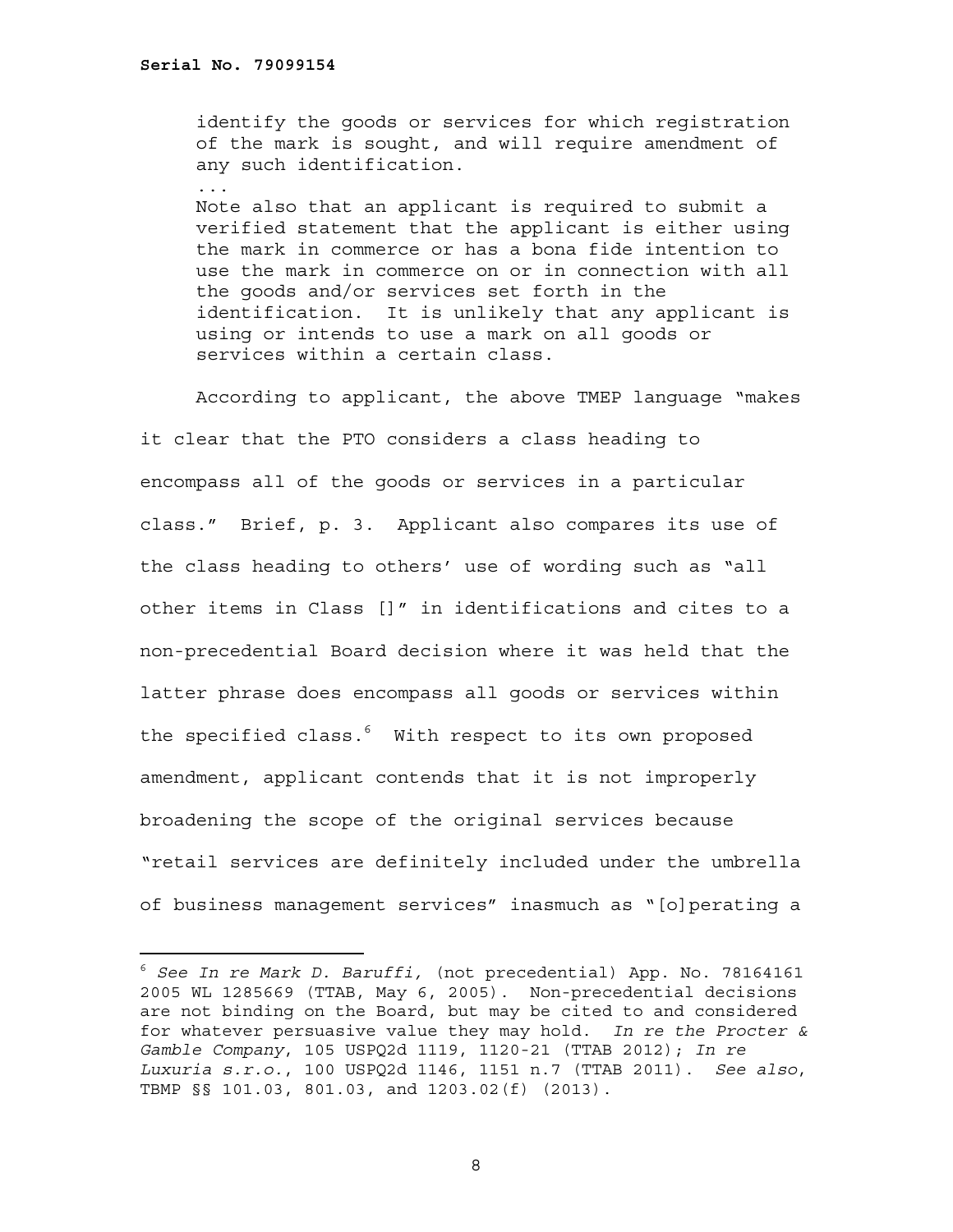÷.

retail store and offering such services is [sic] a business services and involve the management of the business." *Id.* at p. 4.

Finally, applicant references in its appeal brief a third-party application that was allowed by the USPTO to mature into a registration. $^7$  The examining attorney's objection to applicant's introduction of this registration, and reliance thereon, is sustained inasmuch as a copy of the registration was not submitted prior to appeal. Trademark Rule 2.142(d). Accordingly, we have given no further consideration to this registration. Applicant also referenced in its reply brief an additional registration that applicant itself acquired under what it claims are identical circumstances. Again, because this registration was not timely submitted, it has not been given consideration. *Id.* In any event, prior decisions by examining attorneys involving the scope of headings and any

 $^7$  Applicant asserts that Registration No. 3505278 issued "for retail services in International Class 35 where the application was originally based on Section 1(b), but was amended to Section 44 based on a [European Community Trademark] listing the same [International] Class 35 headings as the instant application." Brief, p. 5.

 $^8$  Applicant asserts that it is the owner of Registration No. 4162910 for the mark FIAT for goods and services that include "retail store services" in International Class 35 and that it obtained this registration under Section 66(a) based on a foreign registration that merely lists the International Class 35 heading as the identified services in said class.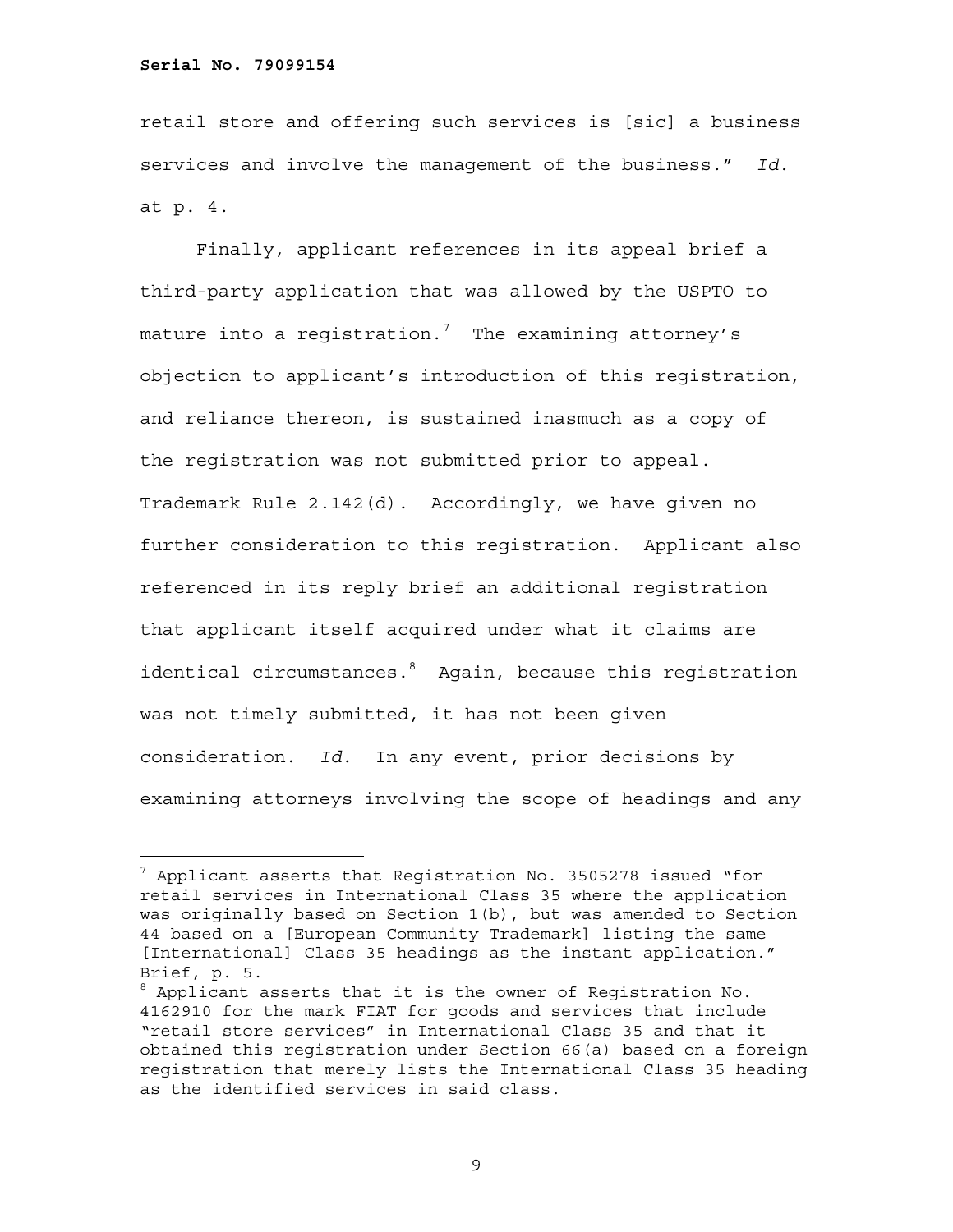permissible amendments do not dictate a particular result for this appeal. *In re Nett Designs Inc.*, 236 F.3d 1339, 57 USPQ2d 1564, 1566 (Fed. Cir. 2001); *see also In re Rodale Inc.*, 80 USPQ2d 1696, 1700 (TTAB 2006) ("Although consistency in examination is a goal of the Office, the decisions of previous Trademark Examining Attorneys are not binding on us, and we must decide each case based on the evidence presented in the record before us.").

 The examining attorney, on the other hand, argues that the adoption and use of an international class heading in an identification should not be construed as automatically encompassing any and all goods or services falling within that given class; and, in this particular case, the wording of the International Class 35 heading does not include "retail store services."

 In addition, the examining attorney rejects applicant's assertion that the specific term "business management" may be understood as covering retail store services. In support, she submitted the following definition with her appeal brief:

Business Management (BM) – Process and result of applying *Management* (qv) and *Management Science* (qv) concepts and techniques to the system, function or office of planning, organizing, staffing, developing, directing, coordinating, evaluating and controlling all available or projected material, human, and environmental resources of a business organization or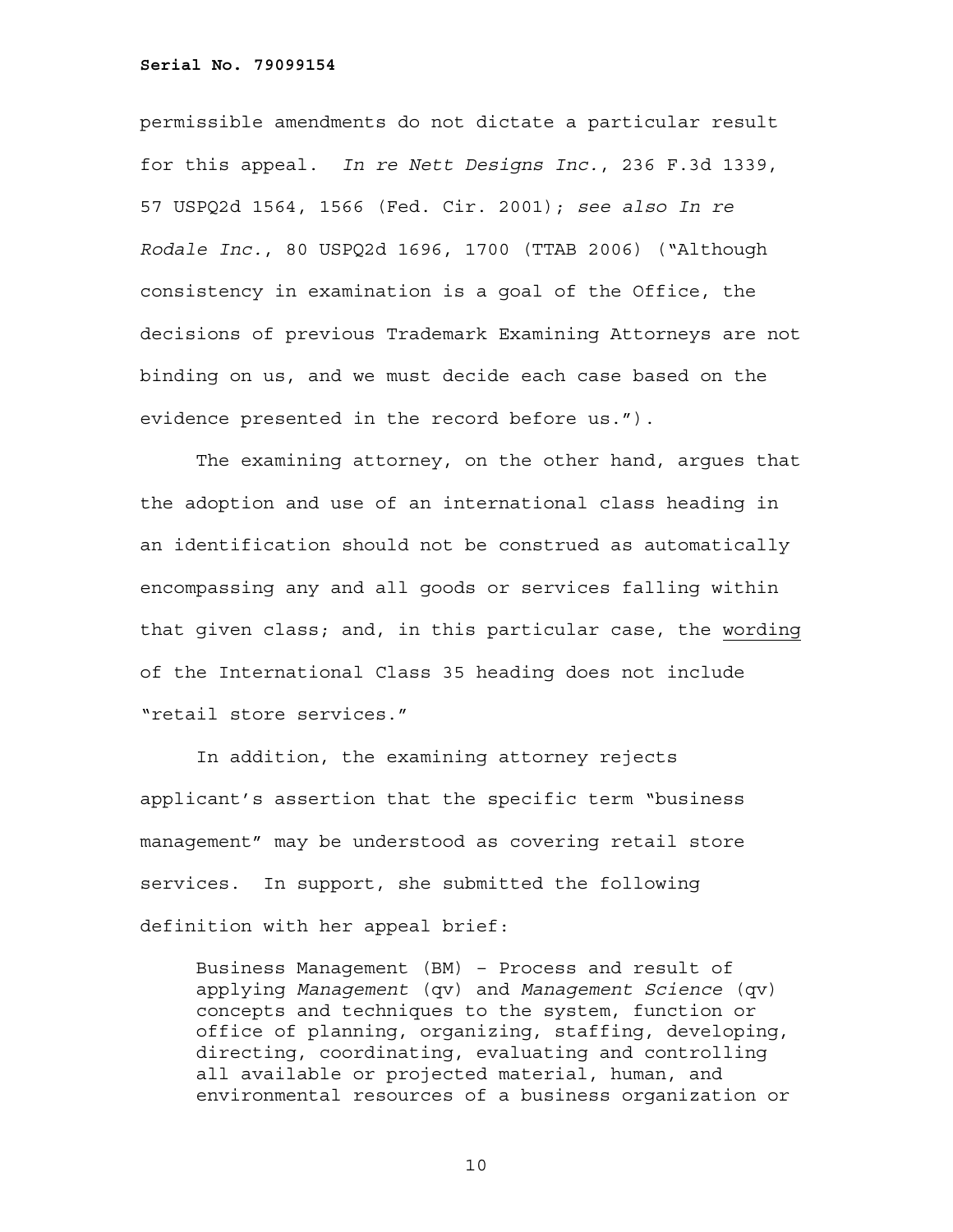system to achieve its goals, objectives and mission, successfully.

```
Dictionary of Professional Management by I.S. Banki 
(Systems Research, 1997).9
```
Based on this definition and in accordance with the "ordinary meaning" test provision of the TMEP, the examining attorney concludes that "'business management' does not simply refer to any activity a 'business' undertakes, e.g., retail store services, it refers to applying management techniques within a business to achieve success." Brief, p. 9. And while applicant has argued that it manages its own business and thus performs "business management" services, the examining attorney counters that this is not a service rendered in commerce for others but is merely a service that is incidental to running any business. Rather, the examining attorney

<sup>9</sup> The examining attorney requested that the Board take judicial notice of this definition. In its reply brief, applicant objected because the definition was not submitted prior to the appeal. Because the Board may take judicial notice of dictionary definitions, timeliness is not an issue. Furthermore, in this case, the examining attorney submitted with the brief copies of the definition, cover and publication information pages. In view thereof, we take judicial notice of the provided definition. *In re Thomas White Int'l Ltd*, 106 USPQ2d 1158, 1160 n.1 (TTAB 2013) (judicial notice taken from dictionary existing in print format); see also, *In re Analog Devices Inc.*, 6 USPQ2d 1808, 1810 n.2 (TTAB 1988) (judicial notice of technical trade dictionaries such as IEEE Standard dictionary of Electric and Electronics Terms) *aff'd,* 871 F.2d 1097, 10 USPQ2d 1879 (Fed. Cir. 1989); *University of Notre Dame du Lac v. J. C. Gourmet Food Imports Co., Inc.*, 213 USPQ 594, 596 (TTAB 1982), *aff'd,* 703 F.2d 1372, 217 USPQ 505 (Fed. Cir. 1983).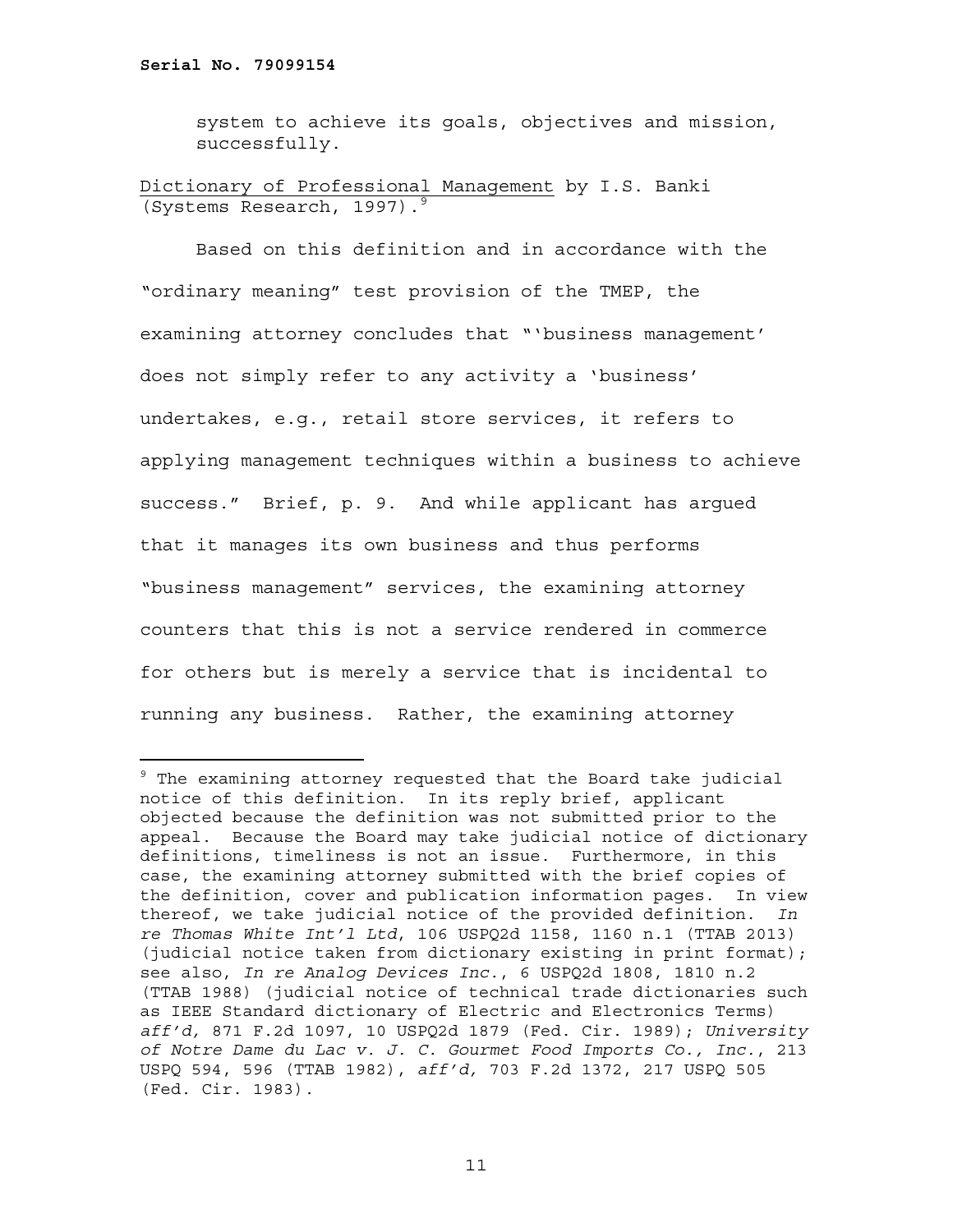asserts that "applicant's retail store services are separable, core activities which entail offering third party products to consumers for purchase and do not entail providing business techniques as an end product to those consumers." *Id.*

#### *Finding*

We agree with the examining attorney that the proposed amendment improperly broadens the identification of services, in violation of Rule 2.71(a). The term "business management," as well as the other terms in the International Class 35 heading, cannot be construed as encompassing retail store services. An applicant must identify the goods and services specifically to provide public notice and to enable the USPTO to classify the goods and services properly and to reach informed judgments concerning likelihood of confusion under 15 U.S.C. §1052(d). As our reviewing court has held, the USPTO has discretion to require the degree of particularity deemed necessary to clearly identify the goods and/or services covered by the mark. *In re Omega SA*, 494 F.3d 1362, 83 USPQ2d 1541 (Fed. Cir. 2007). The TMEP contains clear guidance about the particularity required, including that "common names" and "generally understood" terminology should be used, "not a class heading." TMEP 1402.01(a).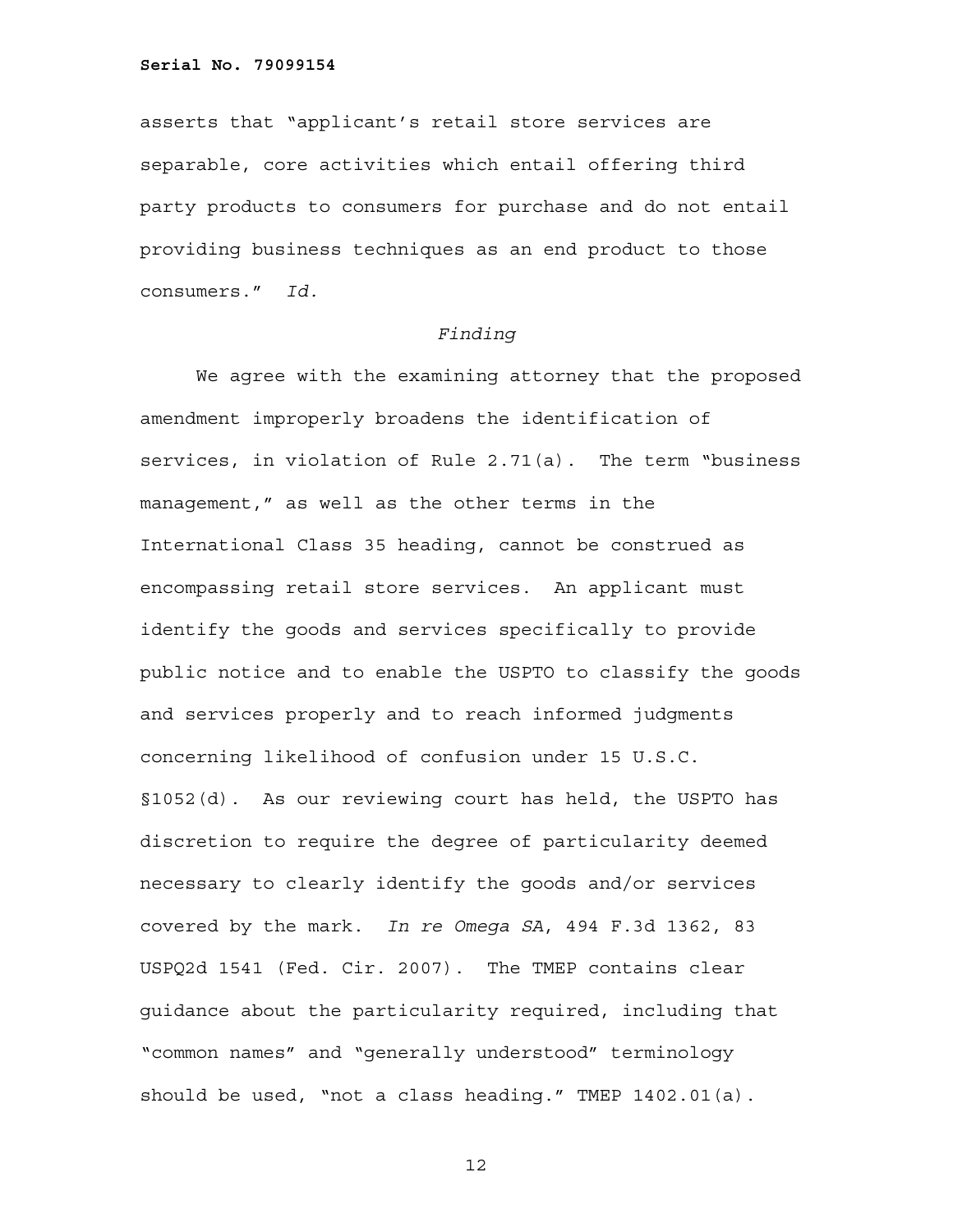It is clear that the examining attorney has properly followed Office policy, specifically the policy set forth in the TMEP's "Ordinary-Meaning Test" section (set forth above), in considering the scope of the term "business management," as well as the other terms in applicant's original Class 35 recitation of services. We see no error in the examining attorney's reliance on this section nor do we see any reason to deviate from the Office's clear and publically-stated policy. Consideration of the "ordinary meaning" of wording in any identification of goods or services when attempting to define the scope of an identification is pragmatic and encourages consistent interpretation of various terms.

"Business management" is a defined term, with the meaning set forth above. No other defined meanings have been made of record nor is there evidence showing that "business management" possesses any additional meaning or may be construed any differently in scope. Applicant's contention that "business management" is an umbrella term that incorporates "[o]perating a retail store" because the latter involves "the management of [a] business" is not supported by the record.

With the above in mind, we find that business management services are significantly different from and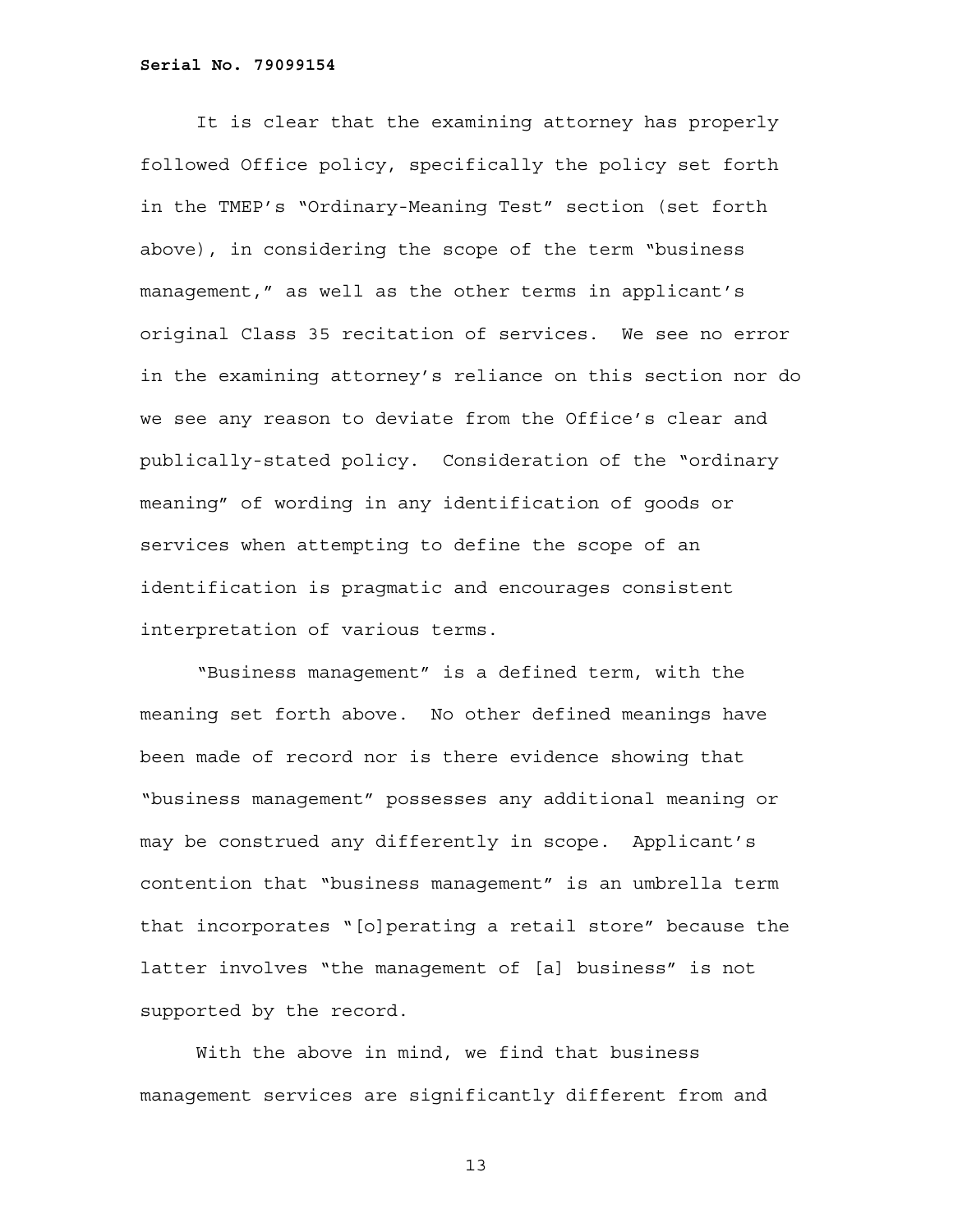cannot be construed as including retail store services. Given the definition of "business management" and the requirement that for a mark to be registrable for services, the services must be performed for the benefit of others, such services would necessarily involve one entity employing a variety of techniques or skills in order to assist another "business organization or system" and help that business "achieve its goals, objectives and mission, successfully." In other words, this entails a business-tobusiness service with one company helping another company function better in its business. Retail store services, on the other hand, involve entities bringing together different goods for retail purchase by consumers; this is a service offered to the purchasers of the goods.

We are furthermore not persuaded by applicant's attempts to equate or liken the mere recitation of an international class heading with other identifications that include specific language asserting use of a mark on "all of" the goods or services within a particular international class. The plain meaning of the wording "all of" the goods or services in an international class can only be understood as meaning that applicant is seeking protection of its mark for all goods or services in that particular class, as defined in WIPO's *International Classification*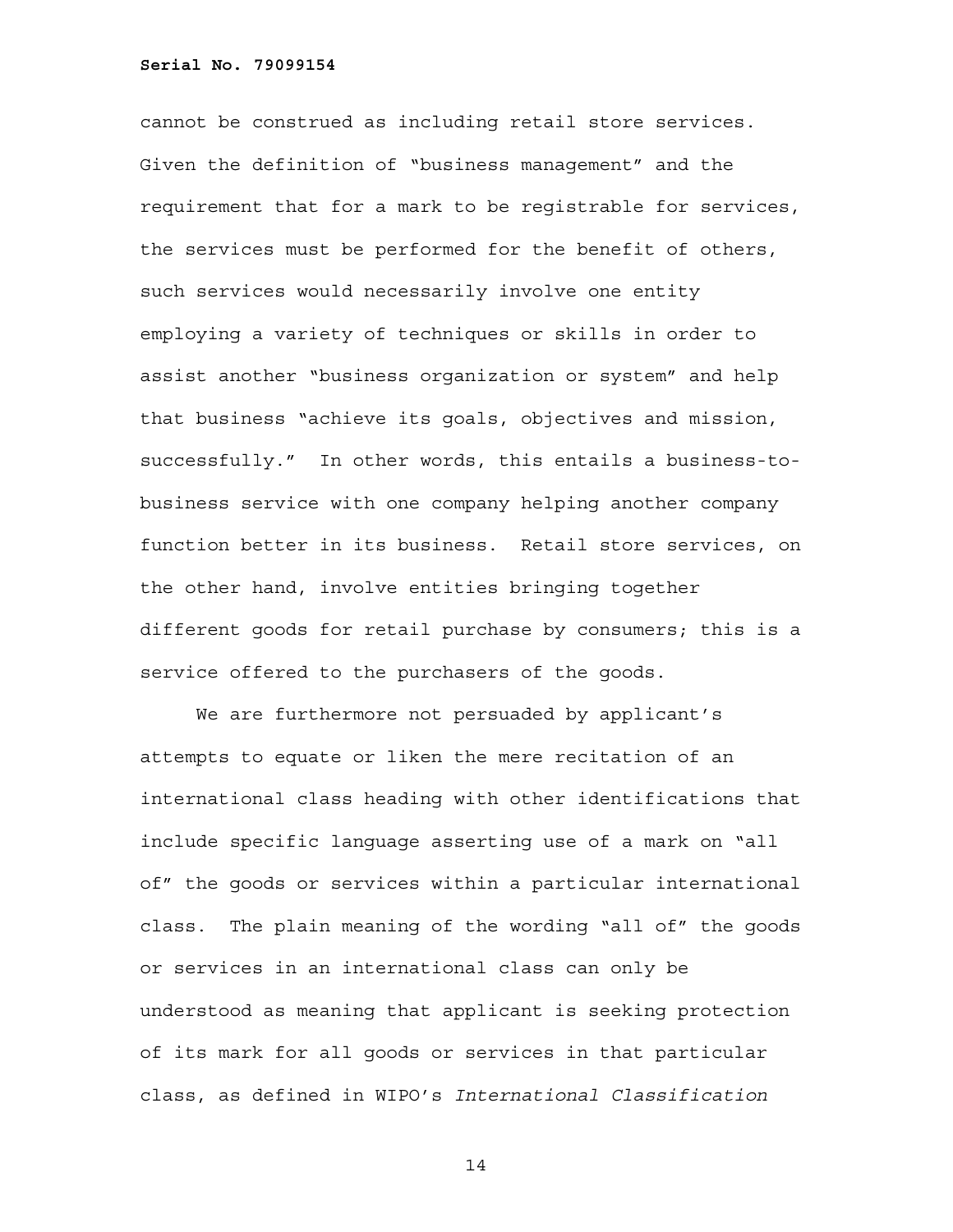manual (see footnote 5). The unpublished *In re Baruffi*  decision is readily distinguishable on this basis; applicant in that proceeding stated in his initial application that he intended to use his mark on certain clothing items as well as "all other items in Class 25."

Class headings, on the other hand, are by their nature comprised of intentionally broad terms, but do not necessarily cover all goods or services within that class. TMEP § 1402.07(a) clearly explains this by noting that where an identification is the mere repetition of a class heading, "[t]he USPTO will not permit the applicant to amend to include any item that falls in the class, unless the item falls within the ordinary meaning of the words in the heading." Applicant relies on TMEP § 1402.02 to support its contention that use of a class heading covers all of the goods or services in the class. Such reliance is misplaced. TMEP § 1402.02 only equates use of an international class heading with language such as "all of the goods [or services]" in a particular class, for the purpose of explaining that applications with such improper identifications will still be accorded a filing date. Furthermore, the provision in TMEP § 1402.02 advising that it is "unlikely that any applicant is using or intends to use a mark on all goods or services within a certain class"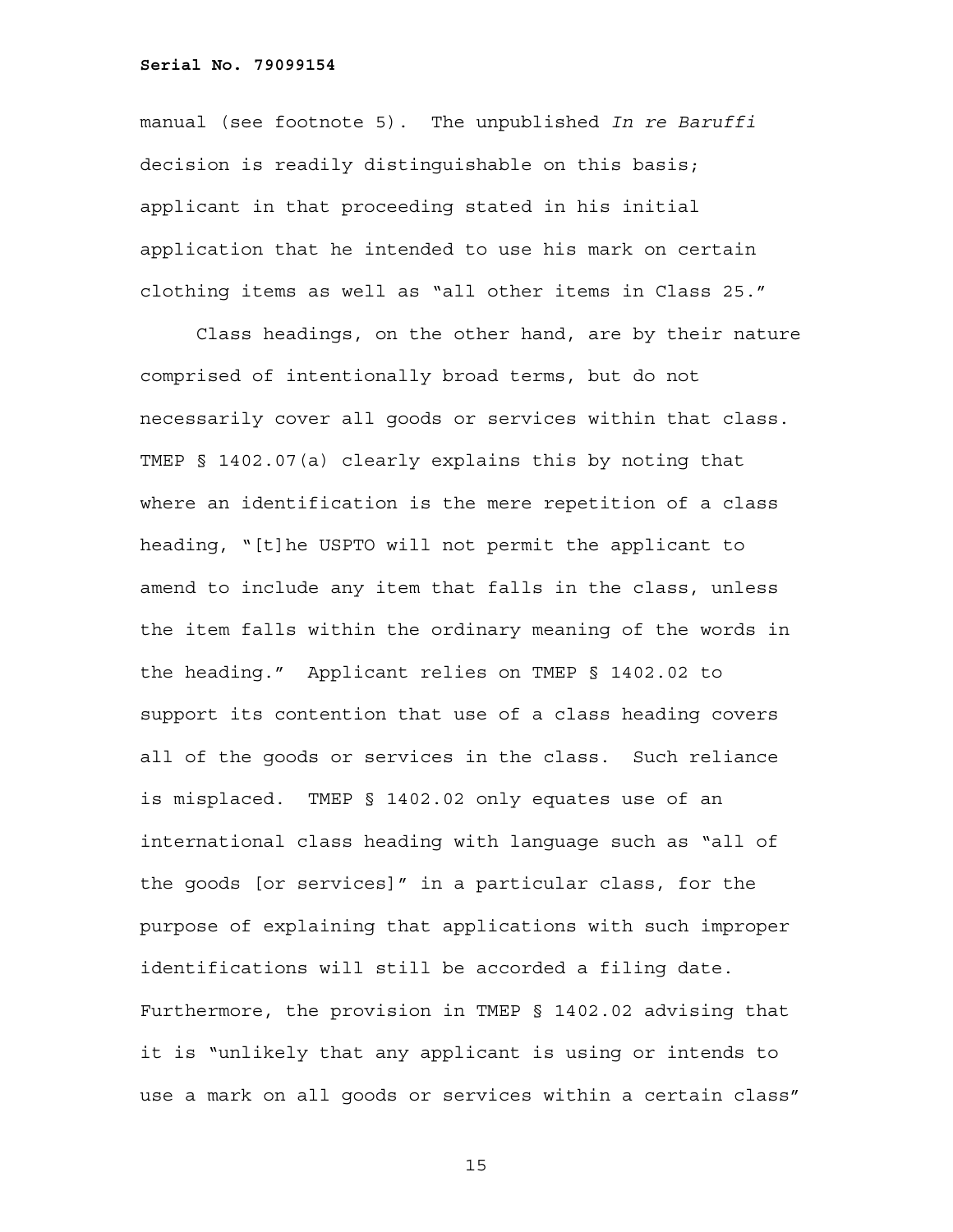was clearly made only in the context of requiring an applicant to submit a verified statement that it is either using the mark in commerce or has a *bona fide* intention to use the mark in commerce with all of the identified goods or services.

To be clear, while class headings are allowed in international registrations, and the USPTO will accord a filing date to a USPTO application seeking extension of protection to an international registration that uses a class heading as an identification of goods or services, use of the words comprising a class heading as an identification in an application filed with the USPTO is not deemed to include all the goods or services in the established scope of that class.

Finally, we address an issue raised at oral hearing involving the existence of a policy (sometimes referred to as "class heading covers all") adopted by certain countries party to the Madrid Agreement and/or Protocol. This policy involves interpreting the scope of an international class heading in an application or registration as encompassing the entire alphabetical list of acceptable goods or services for that class. It is therefore possible that an applicant requesting extension of protection to the United States based on an International Registration employing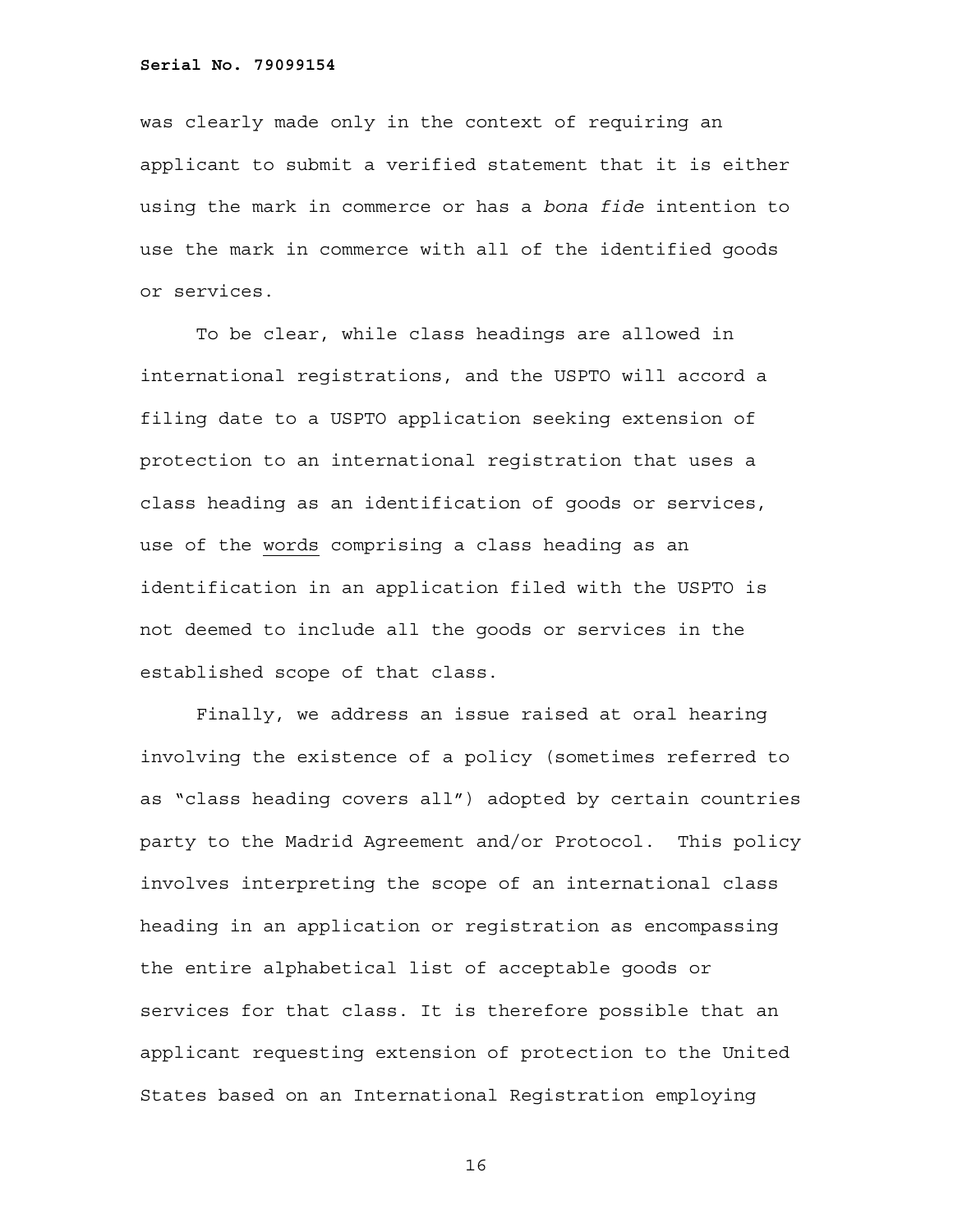international class headings may incorrectly assume that it can later amend its application to identify any one or more of the listed goods or services within the international class. While we appreciate how such a mistaken notion may arise, no provision in U.S. law or any obligation by treaty obliges the USPTO to deviate from or make an exception to its longstanding practice governing the scope and interpretation of identifications and in deciding what amendments are permissible. Put simply, in the case at hand, the fact that applicant's use of the International Class 35 heading may be understood in other countries to include retail store services has no influence on our decision.<sup>10</sup>

In sum, we conclude that the application's current recitation of services in International Class 35 is

 $10$  We further note that the trend is to move away from this "class heading covers all" construction of identifications with respect to Community Trademarks (CTM's) in the European Union. In 2012, the Court of Justice of the European Union (ECJ) issued a decision involving the use of international class headings. See Case C-307/10[2012] *Chartered Institute of Patent Attorneys v. Registrar of Trade Marks* (commonly referred to as "*IP Translator*"). Subsequent to and in accordance with the *IP Translator* decision, the European Union's Office of Harmonization in the Internal Market (OHIM) set forth a new CTM application policy requiring an applicant who uses class headings to affirmatively indicate that it is seeking protection for all listed goods or services in the class. Our observation of the *IP Translator* decision and OHIM policy is solely for purposes of noting a trend in other countries; the decision and OHIM policy do not factor into our decision in this particular matter.